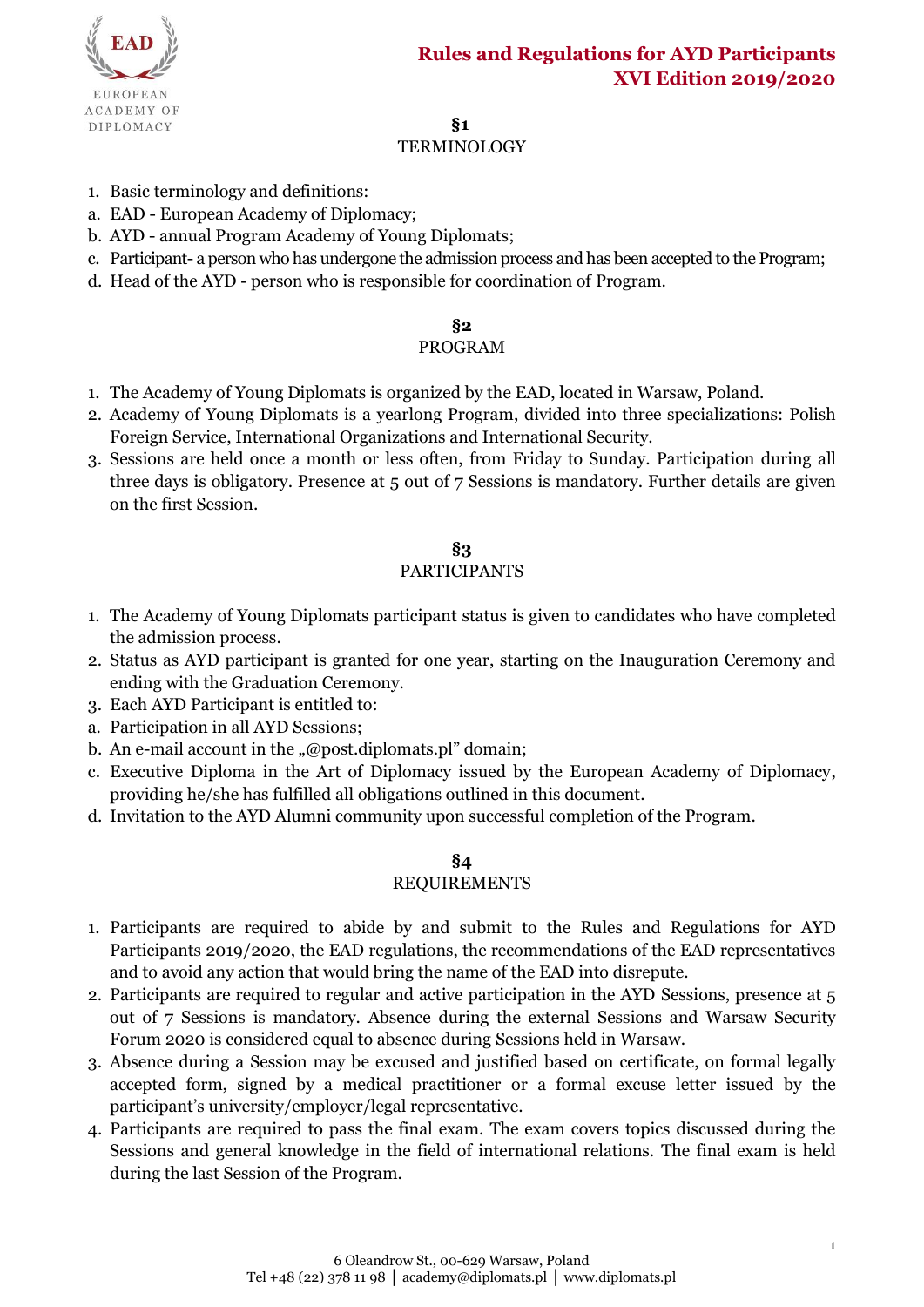

- a. Participants taking the exam are required to present a valid ID document if requested by an EAD representative;
- b. A Participant who is prevented from attending the exam may submit, within 7 days before the exam date, a written request for the absence to be excused. The Head of the AYD may assign an additional exam date. However, such an additional exam cannot be organized later than 15 September 2020;
- c. A Participant who fails to show for an additional exam term assigned, based on paragraph 4, point 4 letter b, will not be granted any additional exam terms;
- d. Participants who fail an exam will be offered only one retake opportunity during the resit Session, no later than 15 September 2020;
- e. A Participant may make the first attempt to pass the exam during the last resit. Participant who decides to pass the exam in the last term (resit term in September 2020), assigned based on paragraph 4, point 4, letter b, forfeits his/her right to retake. September 2020 date is the last available opportunity to take the final exam;
- f. Head of the AYD may request Participants to register for resit exams. Registration closes 7 calendar days before the exam date. Once the registration closes, no changes are allowed without prior approval of the Head of the AYD;
- g. The resit exam is possible only in two additional dates, July and September, communicated during the first Session. No exceptions will be accepted.
- 5. A Participant is required to submit and pass the final Policy Paper.
- a. Topics of the Policy Paper and submission dates will be communicated during the first AYD Session;
- b. Final Policy Papers are to be sent in the electronic form to the email address indicated by the Head of the AYD;
- c. The Policy Paper is marked as passed by the Head of AYD based on review by an expert;
- d. A Participant who fails to pass the Policy Paper assignment may re-submit the paper once. Second failure to pass the Policy Paper assignment equals to failing to complete the Program;
- e. A Participant who is not able to submit Policy Paper in due time is required to notify the Head of AYD no later than 7 calendar days before the due date and provide a reason for the delay. Only compelling and unexpected circumstances will be accepted;
- f. Head of AYD may extend the submission deadline. However, the deadline cannot be later than 31 August 2020;
- g. Any cases of plagiarism result in Participant's automatic expulsion from the Program. Plagiarism is defined as copying work or part of work of another Participant, copying texts or graphics without citing the sources and/or quotation marks or any other cases which are in breach of university standards and good practices.
- 6. Participants are required to notify the Head of AYD about changes in their contact information.
- 7. All communications without exception are conducted via the email account at "@post.diplomats.pl". Emails from private accounts may not be taken into consideration. Participants are required to check their email account on a regular basis.
- 8. Participants are expected to conform to a reasonable standard of behavior, and to undertake to act with consideration and respect towards the trainers, guests of the Program, EAD representatives and fellow Participants.
- 9. Participants are required to meet all requirements necessary to complete the Program no later than 30 September 2020.
- 10. Any Participant failing to oblige by the Rules and Regulations for AYD Participants 2019/2020 may be removed from the Participant list.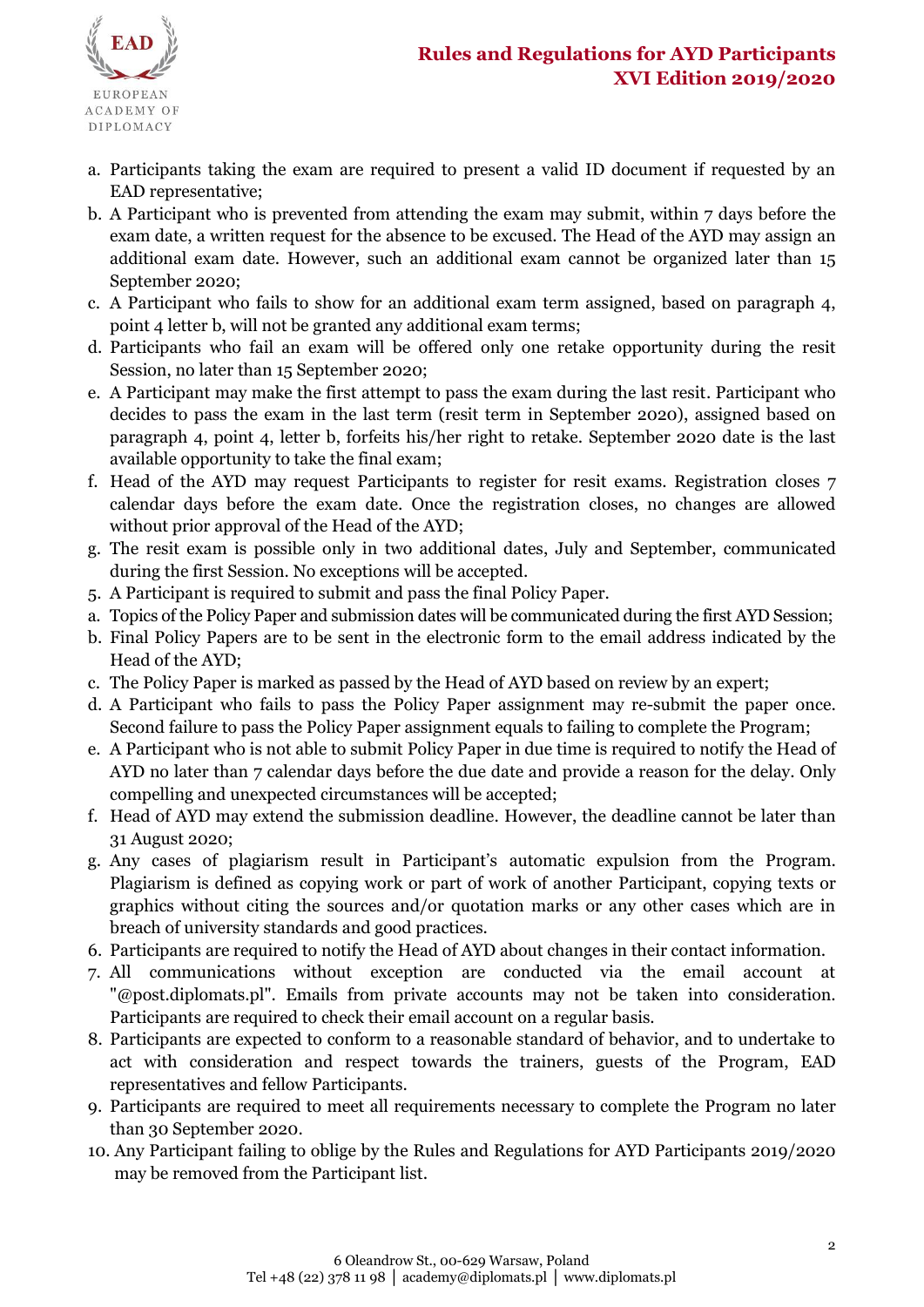

# **§5**

## PAYMENT POLICY

- 1. Full payment needs to be registered within 14 days from the acceptance to the Program, together with this document signed (details in §10). The tuition fee for one-time payment option is 1390,00 EUR or 5900,00 PLN.
- 2. A Participant can pay in installments, depending on the application date.
- a. The first installment, of 500,00 EUR or 2000,00 PLN, is due to 15 July 2019.
- b. The second installment, of 500,00 EUR or 2000,00 PLN, is due to 15 August 2019.
- c. The third installment, of 390,00 EUR or 1900,00 PLN, is due to 15 September 2019.
- d. All the installments need to be in the same currency, so i.e. the 1<sup>st</sup>, the 2<sup>nd</sup> and the 3<sup>rd</sup> only in EUR.
- 3. In case of a missing payment, within 14 days from the acceptance to the Program, Participant will be removed from the Participant list.
- 4. The tuition fee covers: 5 three-days Sessions in Warsaw, two-day Workshop Session in Cracow, two-day Participation at the Warsaw Security Forum 2020, all Program materials, Inauguration and Graduation Ceremony, 15 Study visits in Warsaw, lunches during all Sessions, issuing of the Executive Diploma in the Art of Diplomacy.
- 5. The tuition fee does not cover accommodation, visa, insurance & travel expenses.

### **§6**

### PAYMENT METHODS

- 1. EAD can only accept payments through bank transfer, from accounts using the IBAN format: *(XX - two letters as country code and approximately 26 number digits as account number, i.e. PL12 3456 7891 0000 1234 5678 9100)* and using BIC/SWIFT code (bank identifier code in capital letters), as in the European banking system.
- 2. If needed EAD also accepts PayPal transactions. Keep in mind that due to PayPal charging the transaction fee, the total amount is increased. To avoid paying the PayPal fee we encourage you to use bank transfers.
- 3. EAD does not accept nor Western Union transfers or similar, neither credit card payments.

### **§7** REIMBURSEMENT POLICY

- 1. The EAD reimburses tuition paid, without Participant providing any reason, only if the Participant withdraws his/her participation in the Program, in writing via email, not later than 30 days before the Inauguration Ceremony. The EAD will deduct 100,00 EUR processing fee.
- 2. Withdrawals of participation received after the 30 day cancellation period but before the Inauguration Ceremony are eligible for a 50 percent refund of the whole balance paid. Additionally, EAD will deduct 100,00 EUR processing fee.
- 3. A Participant will not have the right to be reimbursed with any amount after the Inauguration Ceremony of the Program.
- 4. The reimbursement will be made using the same means of payment as used for the initial transaction unless expressly agreed otherwise.
- 5. Participants who resign from the Program, fail to complete the Program or are removed from Participant list following breach of the Rules and Regulations for AYD Participants 2019/2020 will not be entitled to any refund and are still obliged to pay full admission fee within 14 days from the notification from the Head of AYD, to the bank account indicated.